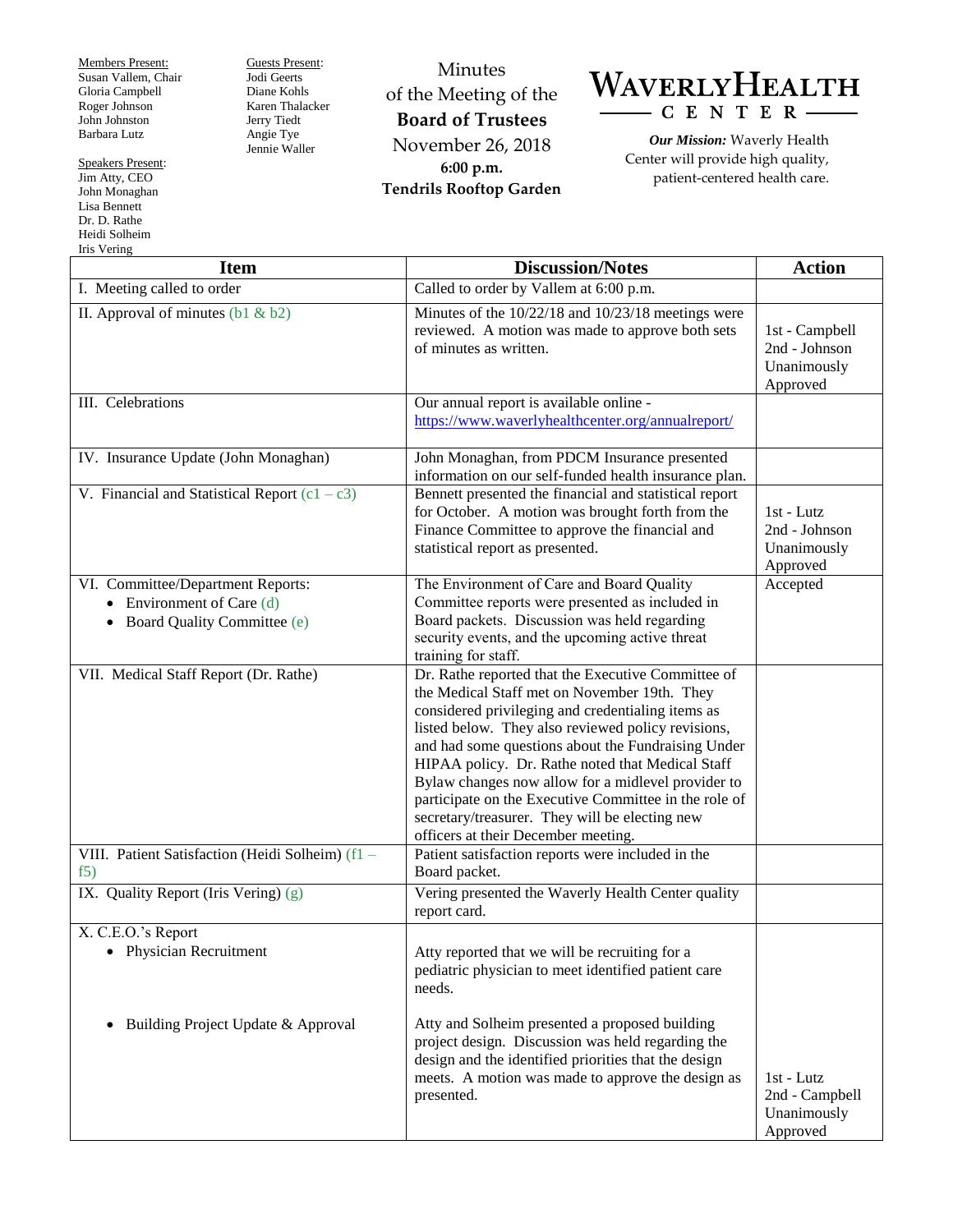| XI. Old Business                                                                                                                                                                                                                                                                                                                                                                                                                                                                                                  | None.                                                                                                                                                                                                                                                                                                                                                        |                                                            |
|-------------------------------------------------------------------------------------------------------------------------------------------------------------------------------------------------------------------------------------------------------------------------------------------------------------------------------------------------------------------------------------------------------------------------------------------------------------------------------------------------------------------|--------------------------------------------------------------------------------------------------------------------------------------------------------------------------------------------------------------------------------------------------------------------------------------------------------------------------------------------------------------|------------------------------------------------------------|
|                                                                                                                                                                                                                                                                                                                                                                                                                                                                                                                   |                                                                                                                                                                                                                                                                                                                                                              |                                                            |
| XII. New Business<br>• HealthStream Agreement (h)                                                                                                                                                                                                                                                                                                                                                                                                                                                                 | Geerts presented a three year agreement with<br>HealthStream for online education services. A<br>motion was made to approve the agreement as<br>presented.                                                                                                                                                                                                   | 1st - Campbell<br>2nd - Lutz<br>Unanimously<br>Approved    |
| <b>Request for Privileges:</b><br>• Shannon Davis, ARNP - Consulting,<br>Psychiatric & Mental Health, Integrated<br><b>Telehealth Partners</b><br><b>Continuation of Provisional Status:</b><br>$\bullet$<br>• Shawn Blake, CRNA - Courtesy,<br>Anesthesia, Iowa Anesthesia<br>• Randy Cornelius, CRNA - Courtesy,<br>Anesthesia, Iowa Anesthesia<br>• Sarah Tweedy, CRNA - Courtesy,<br>Anesthesia, Iowa Anesthesia<br>• Bradley Zeithamel, CRNA - Courtesy,<br>Anesthesia & Pain Management, Iowa<br>Anesthesia | Privileging items were presented as individually<br>listed at left. All files have been reviewed by the<br>Executive Committee of the Medical Staff. The<br>Executive Committee recommends approval. A<br>motion was made to approve all privileging items as<br>individually considered and recommended by the<br>Executive Committee of the Medical Staff. | 1st - Campbell<br>2nd - Johnson<br>Unanimously<br>Approved |
| <b>Resignations from Medical Staff:</b><br>· Wayde Blumhardt, CRNA - Active,<br>Anesthesia, WHC<br>Rocky Fletcher, CRNA - Active,<br>Anesthesia, WHC<br>Kristen Grapp, ARNP - Active, Family<br>Practice, WHC<br>Amber Hines, CRNA - Active,<br>Anesthesia, WHC                                                                                                                                                                                                                                                   |                                                                                                                                                                                                                                                                                                                                                              |                                                            |
| Revised Policy & Procedure:<br>$\bullet$<br>• Patient's Right to Access Protected<br>Health Information (i)                                                                                                                                                                                                                                                                                                                                                                                                       | The revised policy listed at left was presented for<br>review as included in the Board packets. The policy<br>has been reviewed by the Executive Committee of<br>the Medical Staff and is recommended for approval.<br>A motion was made to approve the policy as written.                                                                                   | 1st - Campbell<br>2nd - Johnson                            |
| Finance Committee (k)                                                                                                                                                                                                                                                                                                                                                                                                                                                                                             | Bennett reported that the Finance Committee met<br>immediately prior to this meeting.                                                                                                                                                                                                                                                                        | Unanimously<br>Approved                                    |
| <b>Capital Requests</b><br>Е                                                                                                                                                                                                                                                                                                                                                                                                                                                                                      | There were no capital requests.                                                                                                                                                                                                                                                                                                                              |                                                            |
| Capital Report<br>п<br><b>Cash Transfer Report</b>                                                                                                                                                                                                                                                                                                                                                                                                                                                                | Bennett presented the capital report and cash transfer<br>report as included in the Board packets.                                                                                                                                                                                                                                                           |                                                            |
| Financial Assistance Requests - None<br>٠                                                                                                                                                                                                                                                                                                                                                                                                                                                                         | There were no applications for financial assistance.                                                                                                                                                                                                                                                                                                         |                                                            |
| Person-Centered Care Update                                                                                                                                                                                                                                                                                                                                                                                                                                                                                       | Solheim presented a person-centered care update,<br>noting that we have received our Planetree re-<br>certification award, it is displayed on the fireplace<br>mantle in the Green Entrance. She also reported that<br>the care partner program taskforce is completing<br>their work.                                                                       |                                                            |
| XIII. Closed Session<br>Iowa Code Chapter 21.5.1(1) - Closed session<br>to discuss patient care quality and process<br>improvement initiatives in a meeting of a<br>public hospital or to discuss marketing and                                                                                                                                                                                                                                                                                                   | A motion was made to move into closed session at<br>7:40 p.m. for the purpose identified at left.                                                                                                                                                                                                                                                            | 1st - Johnston<br>2nd - Johnson<br>Unanimously<br>Approved |